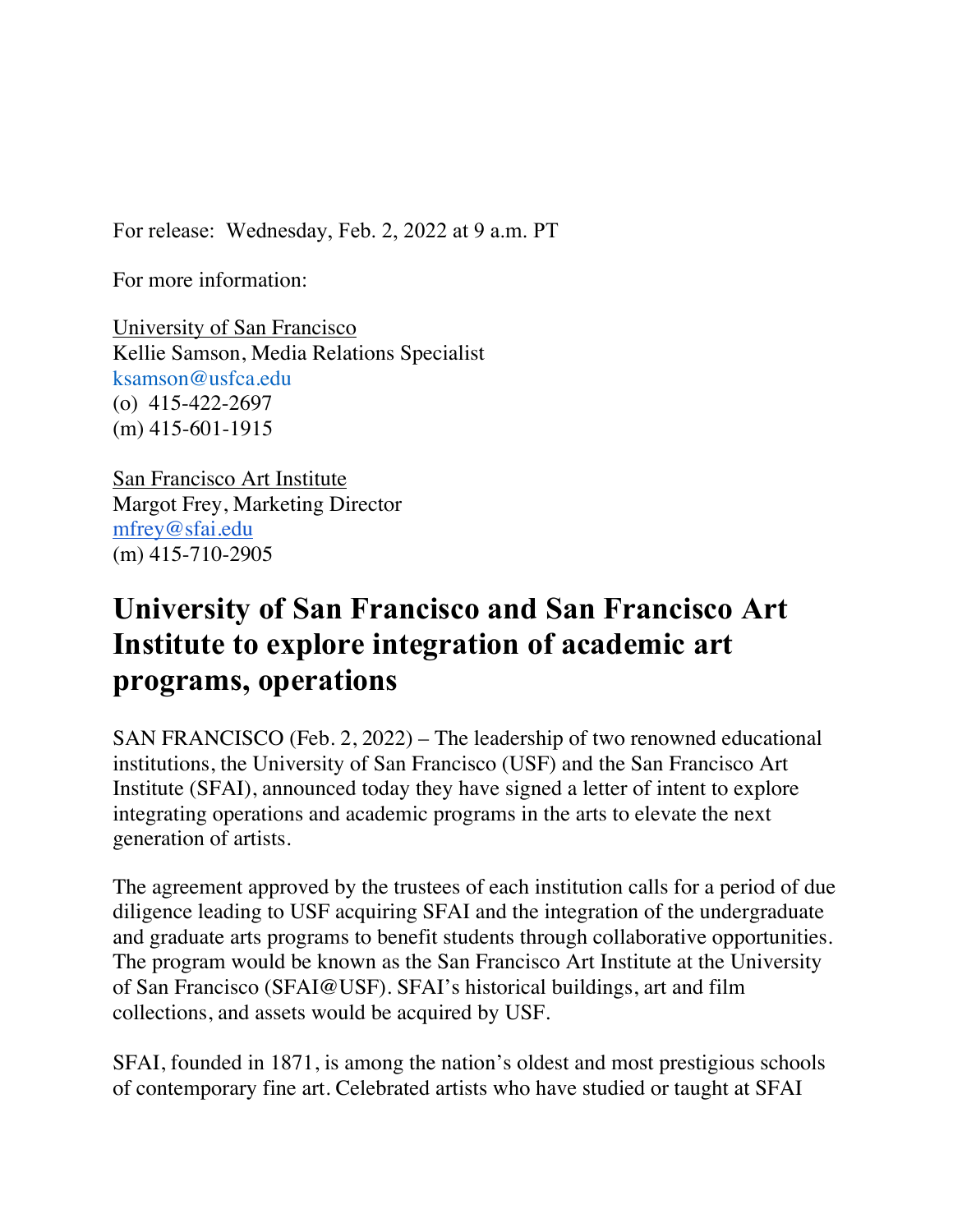include Ansel Adams, Kathryn Bigelow, Joan Brown, Enrique Chagoya, Bruce Conner, Angela Davis, Jay DeFeo, Richard Diebenkorn, Mike Henderson, Mildred Howard, Toba Khedoori, George Kuchar, Lynn Hershman Leeson, Annie Leibovitz, Cristóbal Martínez, Alicia McCarthy, Barry McGee, Catherine Opie, David Park, Mark Rothko, Carlos Villa, and Kehinde Wiley.

 $USF$  — the city's first university — was founded in 1855 by the Jesuit order of Catholic priests and brothers to provide educational opportunities for largely immigrant families in the Bay Area. Today, USF enrolls more than 10,000 students from around the world in 230 undergraduate, graduate, professional, and certificate programs in the arts and sciences, business, law, education, and nursing and health professions. Among USF alumni are San Francisco Mayor London Breed, NBA player and coach Bill Cartwright, cofounder and former CEO of BEA Systems Alfred Chuang, poet and musician Michael Franti, artist and philanthropist Gordon Getty, California Supreme Court Justice Martin Jenkins, NBC journalist Vicky Nguyen, and the late California historian Kevin Starr.

The two institutions have been in conversation about possible integration of operations and academic programs in the arts at various times over the past decade, and faculty have collaborated on exhibitions, programs, and initiatives in and beyond classrooms and studios.

With the signing of a letter of intent, SFAI and USF agree to explore an integration that recognizes the prestige and history of both institutions while opening new doors for future opportunities under a combined entity. The period of due diligence will include reviewing and assessing finances, the physical assets at SFAI's Chestnut Street campus on Russian Hill, the process of academic accreditation for the newly created program, and other matters, including employment opportunities.

Current SFAI students who complete their degree programs at USF would receive the same academic and co-curricular services, opportunities, and support that USF students traditionally receive.

It is expected that the review would be completed before summer to allow for integrated operations beginning in the fall.

USF Board Chair John F. Nicolai said: "USF is delighted to join with SFAI and to work with the faculty, staff, and leadership to explore this exciting opportunity to create a distinctive program of arts education, unique in higher education. We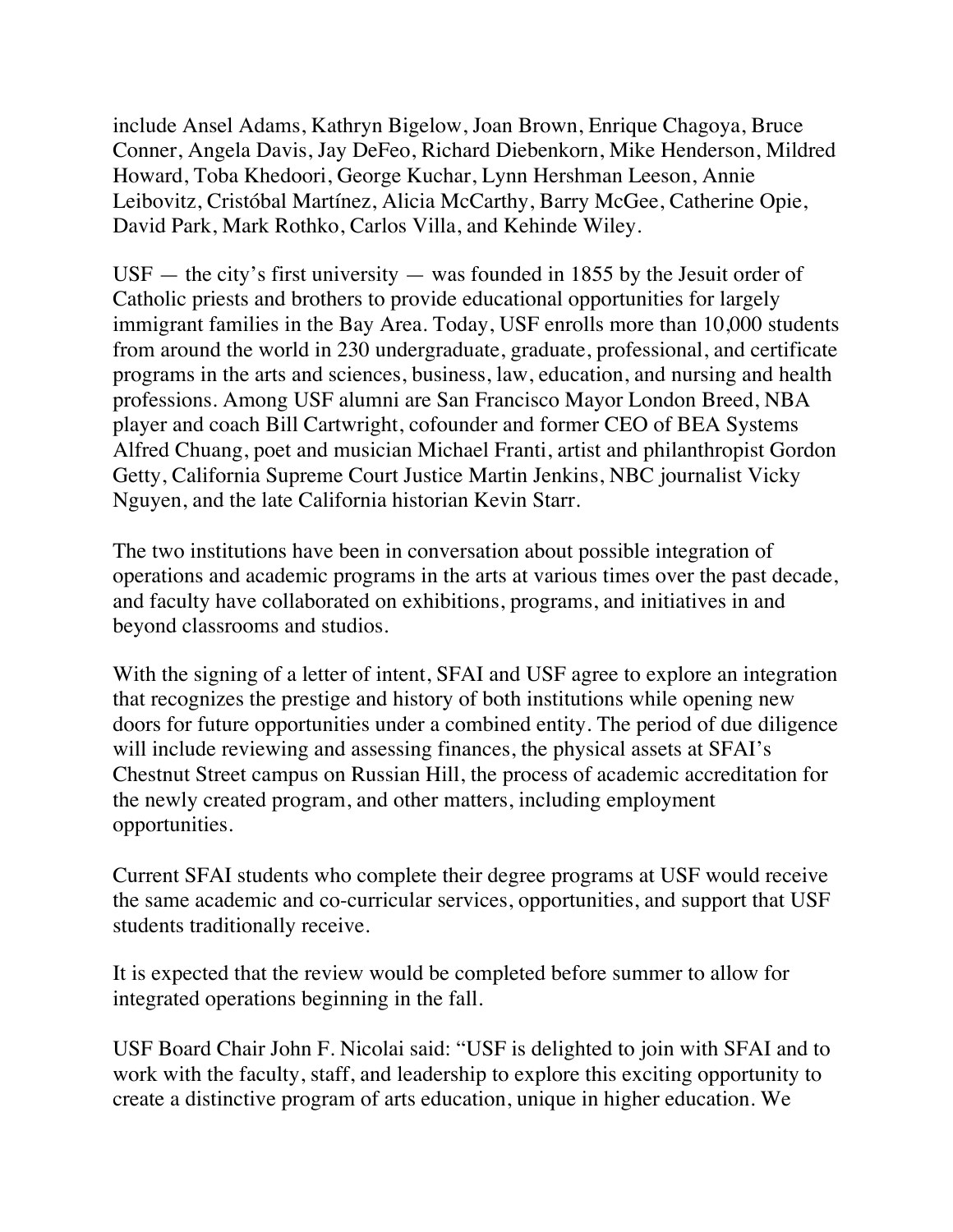believe SFAI@USF would be a tremendous benefit to the Bay Area, the nation, and the world. Together, the two institutions would create a premier arts curriculum, with an intensive studio environment and a vital liberal arts education."

SFAI Board Chair Lonnie Graham said: "We were foremost impressed by USF's profound commitment to social justice and especially by its deep understanding of the power of the arts to be a significant pillar of change in the world. USF has shown the depth of its commitment to be a major force for change in legal systems, social programs, education, and technology. This union would create an innovative confluence of the arts and academics to advance a curriculum that reinforces the value of the arts in changing the world."

The period of due diligence will include a collaborative process of curricular redesign and development by USF and SFAI faculty to ensure the new integrated academic unit would reflect the vision and mission of both institutions.

Pending comprehensive financial review, the letter of intent calls for USF to assume responsibility for SFAI's property and assets on Chestnut Street. Those assets include the Anne Bremer Memorial Library; the Diego Rivera Gallery and the artist's monumental mural; professional exhibition space; extensive digital, photo, and film labs and studio space; and a rooftop amphitheater.

Addressing the due diligence process, Rev. Paul J. Fitzgerald, S.J., president of USF, said: "We are committed to transparency and openness in our collaboration with faculty, staff, and students, and look forward to imagining the design of this new program with our communities. Additionally, we are very aware of how vital SFAI is to the Bay Area's cultural, artistic, and philanthropic communities, and we anticipate productive conversations with these essential partners."

## **About University of San Francisco** *usfca.edu:*

The University of San Francisco is a private, Jesuit Catholic university that reflects the diversity, optimism, and opportunities of the city that surrounds it. Ranked by US News & World Report as No. 1 among the nation's universities in ethnic diversity, USF enrolls students from across the country and around the world. Its main Hilltop campus is in the heart of San Francisco, between Golden Gate Park and the Golden Gate Bridge, and comprises 56 acres. Additional campus locations